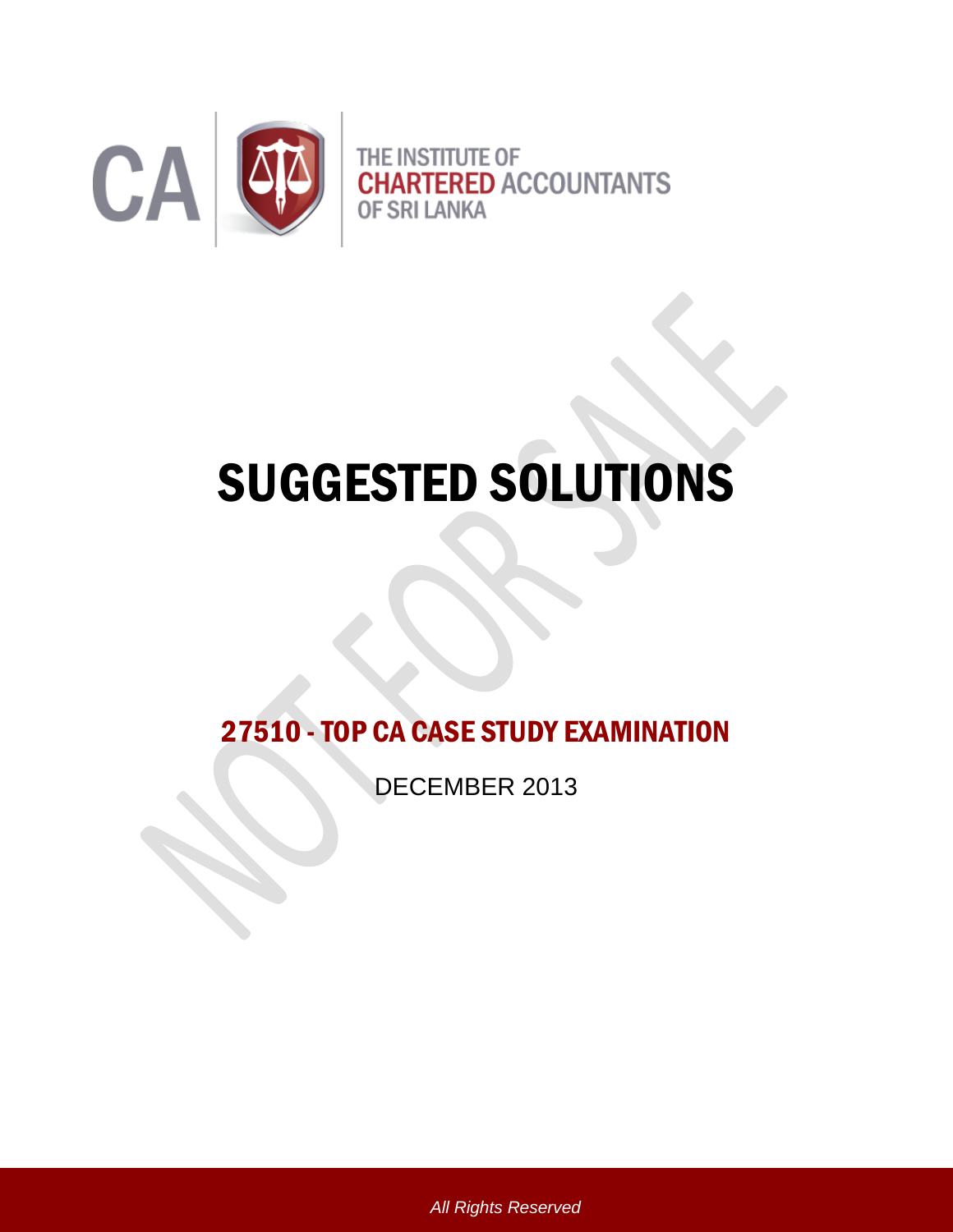#### **Internal Memorandum**

To: Monoj Ambani From: Nimran Jayadesh Date: 14 December 2013 Subject: Proposed merger – SBL and STF

Dear Sir,

Please find the draft report herewith for your attention.

I have analyzed each option based on the information available and a few assumptions made.

Hope to discuss the same with you this evening.

Best regards, Nimran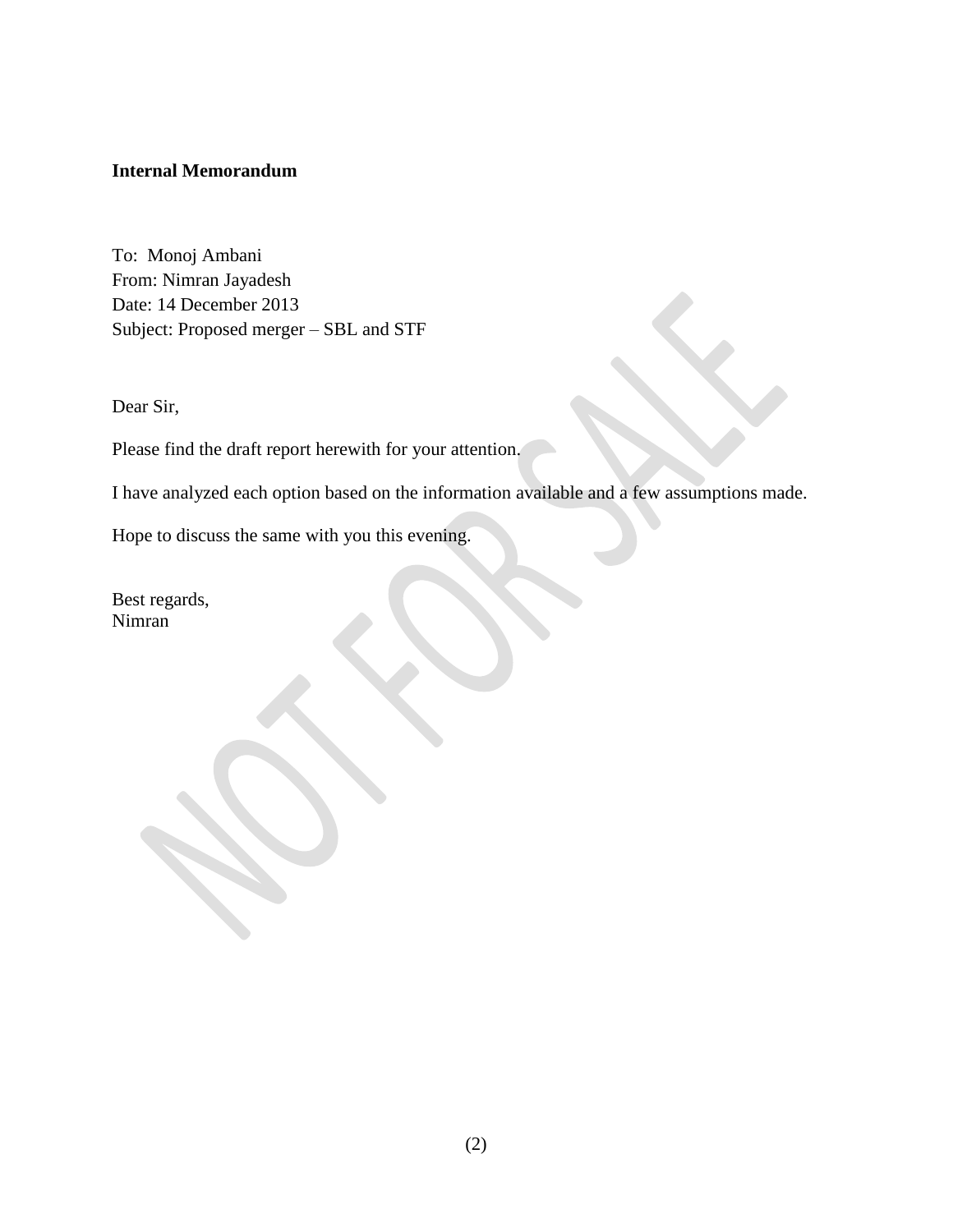# **Table of Contents**

- 1. Executive Summary
- 2. Introduction
- 3. Evaluation of Recapitalization Proposals
- 4. Overall Implementation Plan
- 5. Analysis and Evaluation of Other Issues
- 6. Conclusion and Recommendations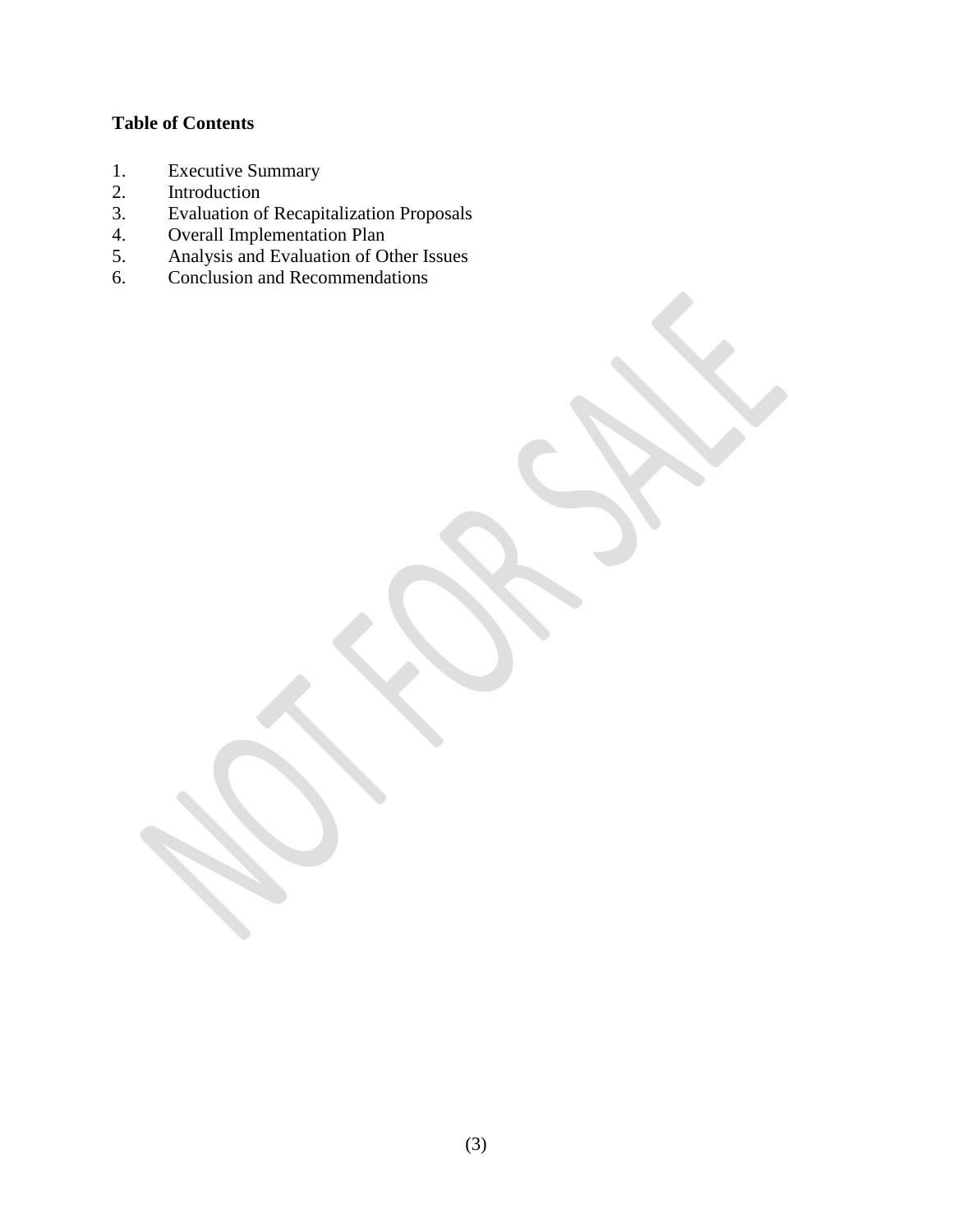# **1. Executive Summary**

Meeting the minimum capital requirement and maintaining capital adequacy have become major issues for Serendib Bank Limited (SBL). Further to various discussions and meetings with the Treasury of Serendid Government ("Treasury") and the Special Executive Committee ("SECo"), the following options are under evaluation:

- i. Issuing new shares through an IPO
- ii. Treasury injecting money
- iii. Merger with Serendib Trust Fund (STF)

Merger with STF has already been considered as the first priority by SECo. This option is further justified as the first priority by the detailed analysis in this report. Accordingly, the suggestion is to first consider the merger option and implement the same on or before 1 January 2014 (ref. Section 3.3). While satisfying the minimum capital requirement through the merger as a temporary solution, the merged entity should seek further funding from the Treasury (ref. Section 3.2). Finally, the merged entity may think of an IPO after two years. However, a strong balance sheet is mandatory to ensure the success of an IPO (ref. Section 3.1).

As discussed later in this report, there are operational/strategic issues in both the entities, which need to be resolved by way of a proper restructuring plan. Such issues are (but not limited to) the following:

- i. Accounting and financial reporting issues
- ii. Poor credit and recovery management team
- iii. Corporate governance issues
- iv. Taxation issues
- v. New legal status of merged entity
- vi. Repayment of MSDB depositors

Overall, as the first priority, SBL and STF are to merge and continue as a bank - with SBL in the micro finance sector. Further support from the Treasury is then to be requested for future capital requirements and expansion. Once a strong balance sheet position is created with a sound reporting environment and internal controls, SBL will go for an IPO within two to five years.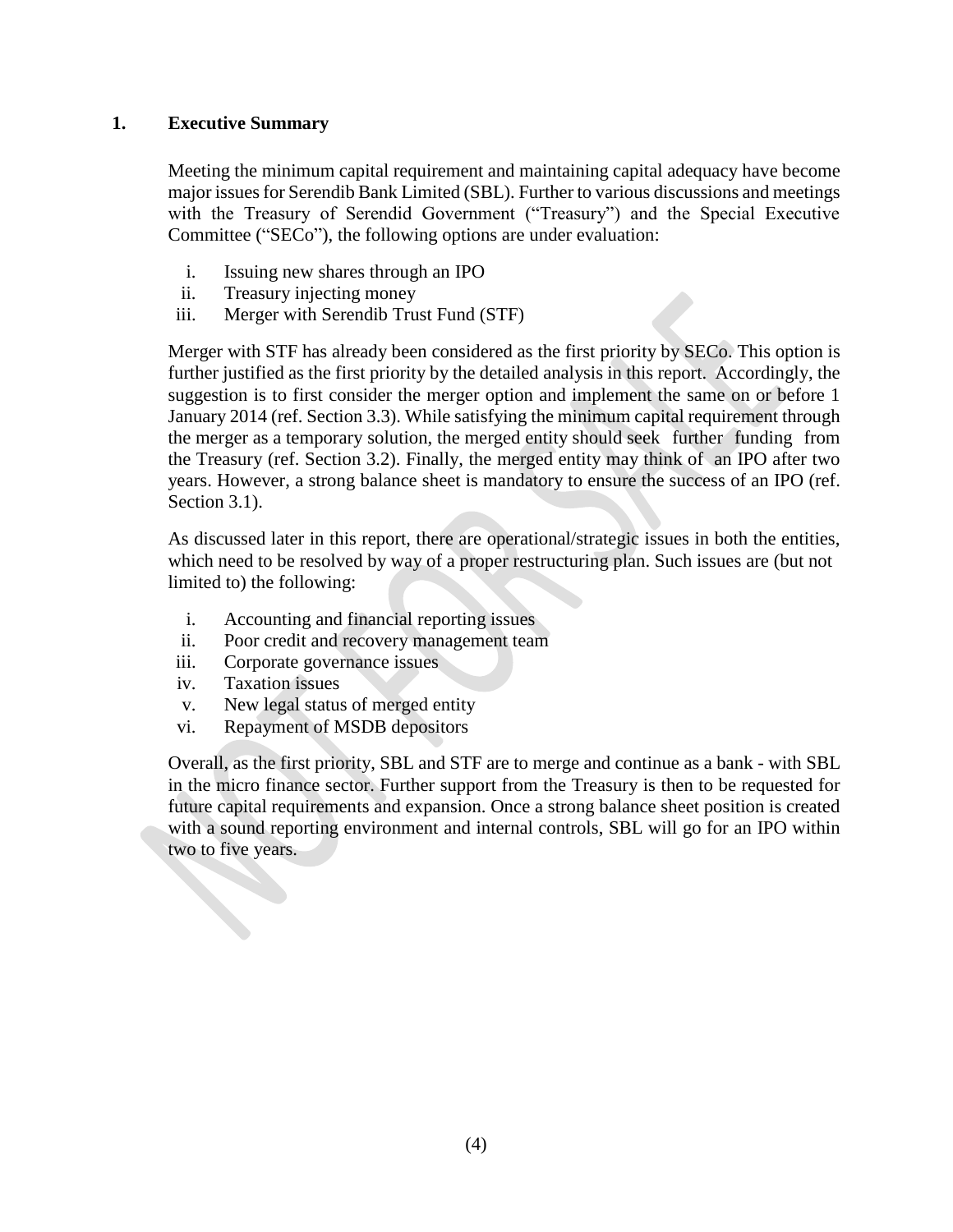# **2. Introduction**

SBL has been facing many difficulties during the last few years. Satisfying the minimum capital requirement as required by the Federal Bank of Serendib (FBS) and maintaining the same in the future has become a major issue for SBL. A special executive committee (SECo) has forwarded three options to overcome the set forth issues.

This report evaluates each proposal in detail with special attention to the merger option. The report also discusses alternative plans for implementation of the said proposals, and analyses and evaluates other issues faced by both SBL and STF.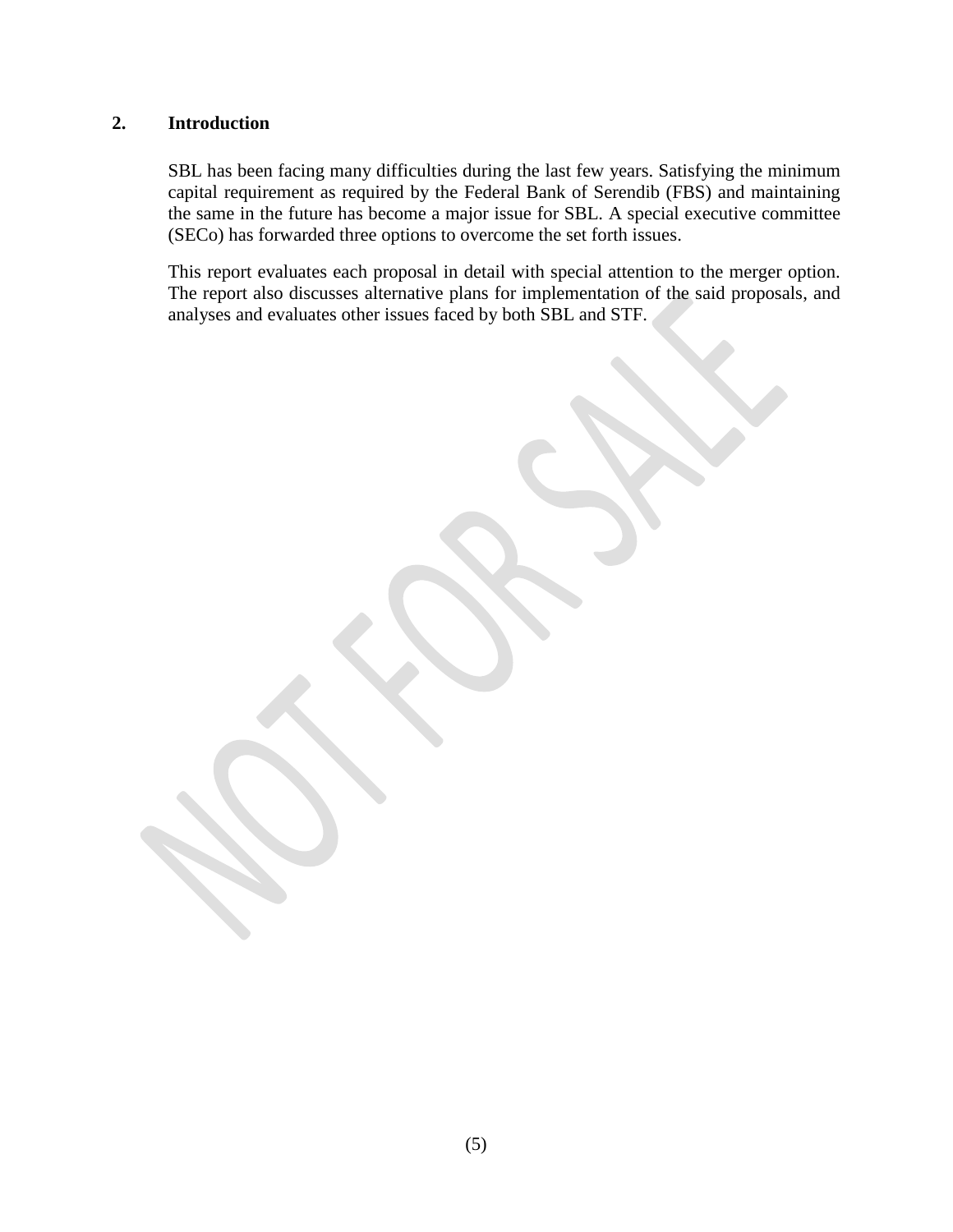# **3. Evaluation of Recapitalization Proposals**

3.1 Proposal I: Issuing new share capital by way of an IPO (Serendib Stock Exchange – SSE)

This proposal would bring the following advantages to SBL:

- $\triangleright$  SBL will meet the minimum required capital as stipulated by FBS and additional funds will be available for expansion in the future.
- Timely reporting of financial and operational information to comply with SSE regulations would bring publicity and help to attract a wider customer base.
- $\triangleright$  As a publicly owned bank, the overall valuation would increase due to factors such as access to liquid funds, enhanced reputation etc.
- $\triangleright$  Provide opportunities for unexploited markets.
- $\triangleright$  SBL will have greater ability to attract and retain highly qualified and talented staff by way of employee ownership plans such as Employee Stock Ownership Plan (ESOP).
- $\triangleright$  The existing credit rating will improve.

The proposal would also bring disadvantages such as:

- $\triangleright$  It will take considerable time to get ready for a successful IPO (at least two years)
- $\triangleright$  With a negative balance sheet, it is unlikely that the expected amount of capital can be raised through an IPO.
- $\triangleright$  SBL may lose the reputation it has already gained as a fully fledged government owned bank.
- $\triangleright$  Operating structure will be affected due to compliance requirements.
- $\triangleright$  Management will be more pressurized by shareholders to achieve higher profits to pay dividends.
- $\triangleright$  Additional responsibility to comply with SSE rules and regulations.
- $\triangleright$  Negative conditions prevailing in the economy and stock exchange would directly affect the value of the bank.
- $\triangleright$  The bank will have to pay a considerable amount as IPO expenses and underwriting fee.

Considering the above advantages and disadvantages, it is concluded that going for an IPO would not solve the problems of SBL with immediate effect. Therefore, this option cannot be considered as the first priority.

However, this can be considered later (ref. Sec. 4)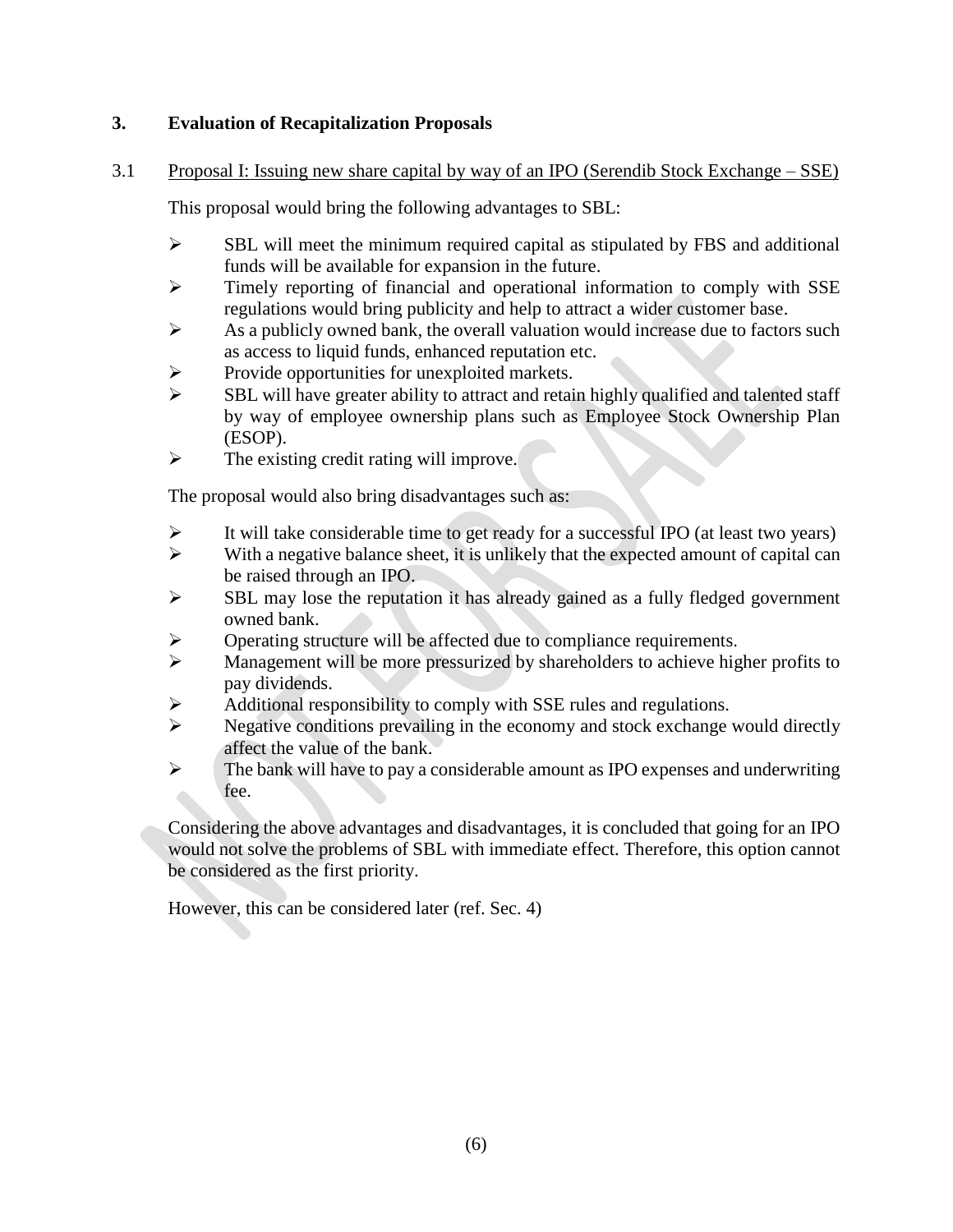# 3.2 Proposal II: Treasury to infuse new funds to SBL

Advantages and disadvantages of this option are discussed below:

#### **Advantages:**

- $\triangleright$  Treasury has already agreed to fund by way of a "Letter of Comfort" and therefore SBL can demand funds from the Treasury. For this purpose, they can request FBS to send a letter to the Treasury indicating the non compliance with the minimum capital requirement.
- $\triangleright$  No change to ownership of SBL and it can continue as a wholly government owned bank.
- $\triangleright$  An extension time period can be arranged (on a case by case basis) with FBS to meet the required minimum capital if SBL can request the Treasury to negotiate with FBS.

# **Disadvantages:**

- $\triangleright$  It has already been concluded that the possibility of cabinet approval for Treasury funds is remote.
- $\triangleright$  Even with approval, funds will be granted by way of alternative means and may not be liquid funds. If this would be the case, SBL will suffer in the future again.
- $\triangleright$  Government intervention (like what SBL has been facing since its inception) may limit the opportunities for SBL to expand.

According to the above situation, it is clear that this option will not be helpful in satisfying the immediate fund requirement of SBL to meet capital adequacy. The only key advantage is that there is a possibility to request a further extension period from FBS to comply with capital adequacy. As a temporary measure, SECo may advice the Treasury to send an official letter of request to FBS for such an extension. This would ultimately provide support for the implementation of the merger option which we will discuss in detail in next section of this report.

# 3.3 Proposal III - Merge with another government organization – STF

This proposal has already been concluded to be the first priority by SECo. The points discussed below further support this conclusion:

- $\triangleright$  Both SBL and STF operate in the same industry, the micro finance sector, therefore both physical and intangible resources can be shared after the merger.
- Strategic advantage is there for future expansion of SBL by using PO model (Partner of STF) instead of opening up branches for which the CAPEX is substantially high.
- $\triangleright$  This will help both organizations to strengthen their current position and establish themselves as a leading financial service provider in the country.
- $\triangleright$  SBL will be able to strengthen the micro finance business with the expertise and experience of the staff of STF.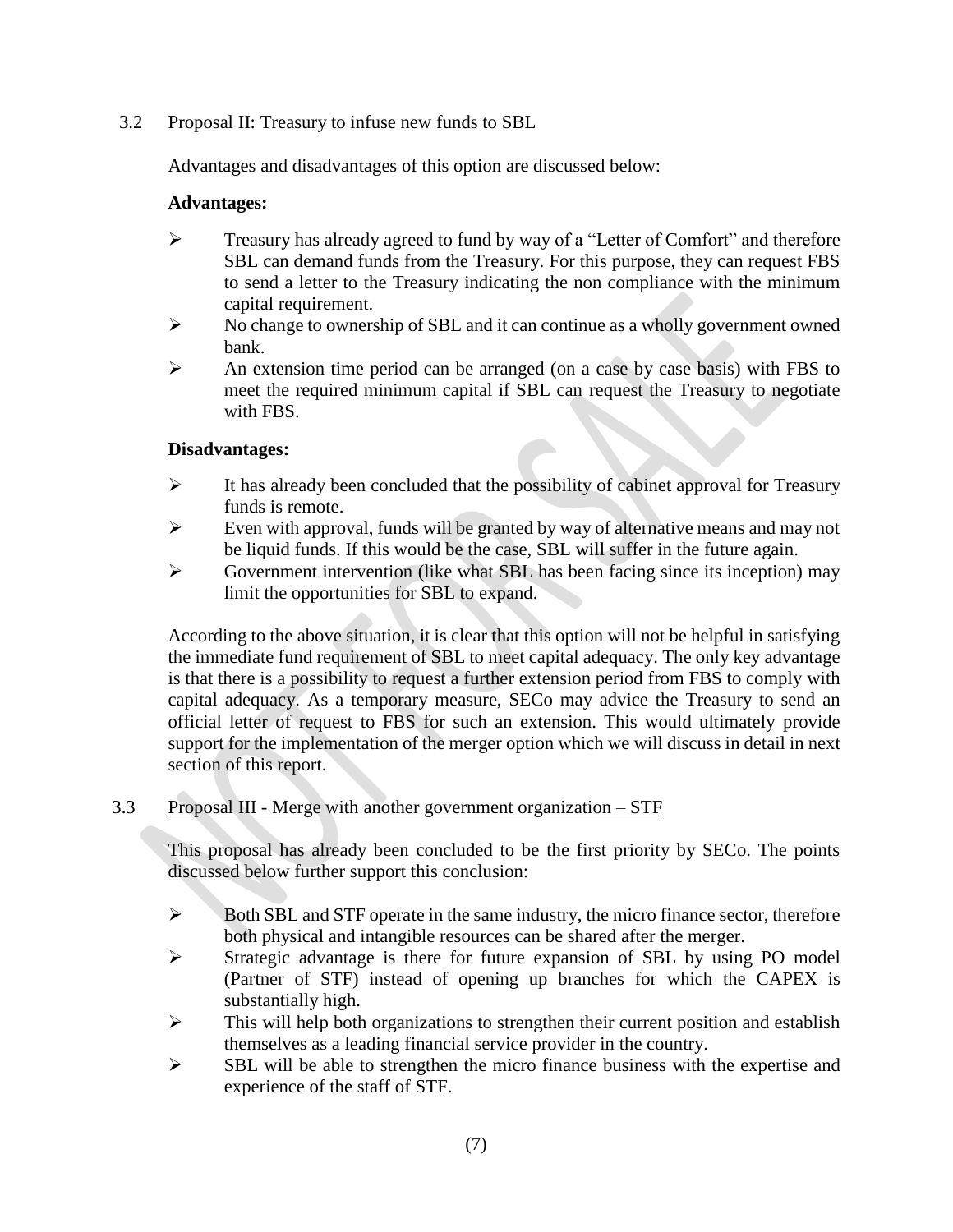- $\triangleright$  SBL can source low cost funds for future operations if there is a possibility of getting donor agencies (ADB, KFW etc.) to support the newly merged entity.
- The sound internal control structure of STF would bring synergetic advantages to SBL.
- $\triangleright$  With both entities being government owned, the decision making process for the merger implementation can be done within a relatively shorter period of time (it is assumed that all regulatory approvals can be arranged within a shorter period due to full government support).
- $\triangleright$  After the merger, the new entity can be structured with the required changes necessary for corporate governance such as Board balance, an integrated risk management committee, financial acumen, business expertise etc.
- STF's strong balance sheet position can help to meet the minimum capital requirement in the short run.

(*Assumption* – SBL's existing balance sheet will be restructured before the merger, and the development fund and long term liabilities to the government can be converted to components of stated capital. Once the merger takes place, the new entity will satisfy the minimum capital requirement)

- $\triangleright$  SBL has already obtained the banking license which is considered to be a high value intangible asset. After the merger, the new entity can operate its business in the banking sector while focusing on expansion in the micro finance sector.
- $\triangleright$  SBL has ongoing taxation issues/cases (ref. Sec 5). SECo can negotiate with regulatory authorities for waiver of such taxes or exemption from income tax and VAT. This can be done by using the exemptions/reduced tax rates already available for STF as a result of it being a non-for-profit organization.

However, the merger has the following limitations and SECo should consider all these matters prior to/during the implementation of this option:

 $\triangleright$  Is it possible to conclude the merger within two weeks of time and satisfy captal adequacy?

The question is whether the merger can be implemented within a short period of time (say two weeks). For this purpose, SECo should conclude the decision of the merger as soon as possible with relevant regulatory approval, and a request should be made to FBS for a further extension period (to satisfy capital adequacy) (preferably until the merger process is over).

 Regulatory compliance/approval needs to take place beforehand as a part of the merger:

- i. Cabinet approval
- ii. Donor agencies consent for merger and additional requirements to follow up
- iii. Relevant gazette notifications changes
- iv. Objectives of the two entities: STF vs SBL (Articles of Association and Constitution to be considered in the new Articles of Association of the merged entity)
- Conflict of interest among employees/management of the two entities need to be addressed by way of a proper awareness programme.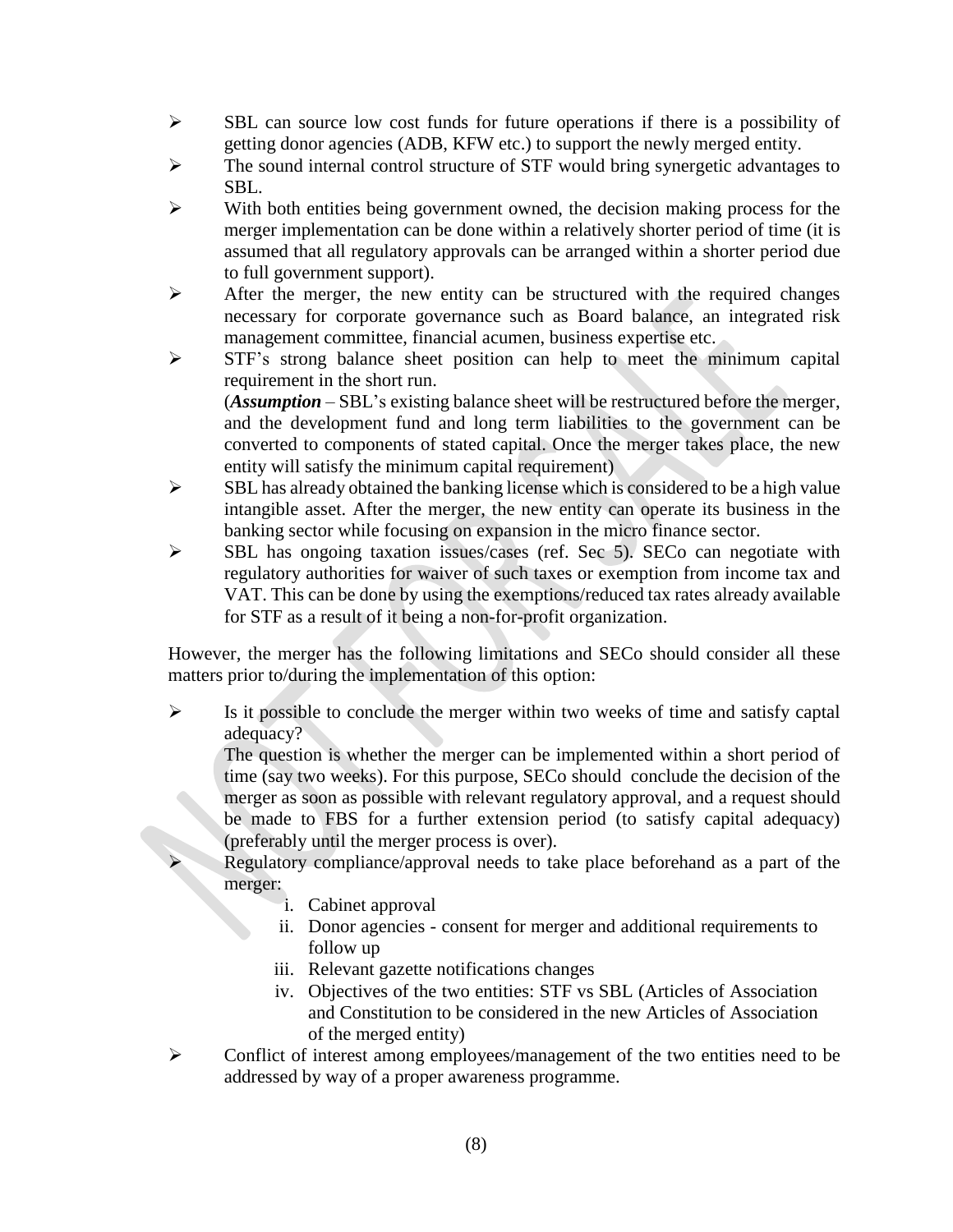- Possibility of restrictions on further funding to STF operations by international donor agencies in future. The merged entity should negotiate with such organizations and implement the micro finance model to satisfy the interest of donor agencies. A separate micro finance arm/unit can be established under the merged entity with a separate reporting structure.
	- $\triangleright$  There may not be immediate cash inflow to SBL (within two weeks) and it will take some time to satisfy the minimum capital requirement (already discussed above).
	- $\triangleright$  If the separate unit of micro finance would continue the same operating model as STF, then the profit margin would be relatively low and it would limit the growth of the new entity.
	- $\triangleright$  Existing customers of SBL (mainly MSDB depositors) will not be happy with the merger, and the new entity should establish a separate operating model to ensure the payoff for MSDB depositors is within the stipulated time. The management of the merged entity has to restructure the recovery arm of MSDB assets. For this purpose, experienced staff of STF can be utilized.

# **4. Overall Implementation Plan**

The deadline to meet the minimum capital requirement is 1 January 2014 and only half a month is available to implement the action plan.

As discussed with SECo and approved by HE the president of Serendib, immediate steps should be taken to merge with STF to satisfy the regulatory requirements. Therefore, within two weeks, Propsal III should be implemented. In this case, SBL may issue shares to Treasury. However, it is not practicable for the merger to take place within such a short period of time.

At the same time, SECo should follow up on the cabinet approval to allocate the deficit funds required to meet the capital adequacy. This may take time. However, an urgent request can be sent to H.E. president, copying to the cabinet, looking for the approval. Even if it gets delayed, it will be a benefit for the new entity (the merged entity) for its future expansion and thereby its sustainability.

Once the rush period is over (i.e. 1 January 2014 and after the merger has taken place), the management of the new entity may look in to Proposal I: the IPO option. For this purpose, creating a strong balance sheet position is a must. The management of the merged entity will be able to create a positive and strong financial position within a period of two to five years (say from 2016 to 2021). Assuming appropriate internal controls are in place, and corporate governance and other operating models are established to a satisfactory level, such an expectation is reasonable. Given this context, the new entity may go for an IPO within a period of two to five years after the merger and it will be successful. Furthermore, it will not be a big issue for the new organization to satisfy the commitment of MSDB liabilities in 2016 and donor liabilities of STF in 2021.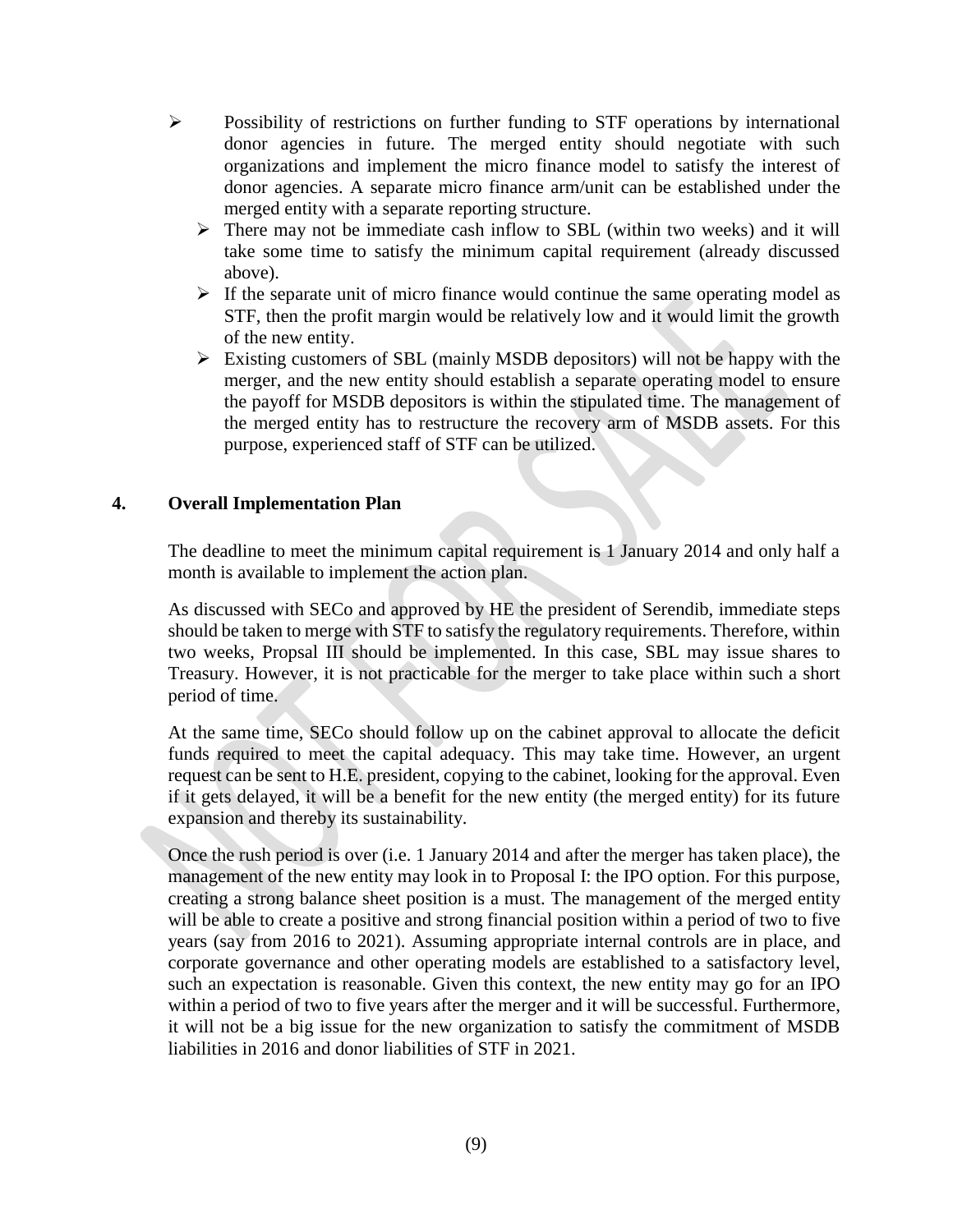# **5. Analysis and Evaluation of Other Issues**

#### 5.1 Accounting and financial reporting issues

Both SBL and STF prepare financial statements on an annual basis, which consumes a lot of time. With the merger, the merged entity should have a proper accounting and financial system. Hence, it is required to invest in a new accounting system along with the IT facility. Furthermore, if SBL is going for an IPO, a comprehensive financial reporting system with real time transaction processing is considered an essential element. However, when implementing the new IT system, the cost /cash flow and timing will be critical factors to be considered.

#### 5.2 Organizational structure issues

SBL's organizational structure is limited to operations, credit, HR and finance headed by senior managers. However for effective management, SBL should have the following committees:

- Audit committee
- Integrated risk management committee
- HR and remuneration committee
- Strategic issues committee
- Corporate governance and legal affairs committee

# 5.3 Weak credit management team at SBL

Competent staff who are capable of carrying out vigorous recovery measures should be recruited. It is better if SBL can recruit young, energetic, experienced people to the team with an aggressive recovery plan. The experienced staff of STF can also be utilized for this purpose**.**

#### 5.4 Compliance with Listing rules

This can be viewed as a future problem if SBL goes for an IPO. The entity will have to adhere to Listing rules which will require more governance, effective risk management and internal controls.

#### 5.5 SBL Board does not consist of qualified people

The Board should comprise of individuals from the financial profession with banking industry experience. Furthermore, individuals with human resource qualifications and experience will be helpful since a large number of employee issues will arise as a result of the merger. Individuals with IT knowledge should also be included on the Board for future developments. The existing Chairman is about to turn 70 years in the near future. This has to be considered when appointing the new Chairman after the merger. Can the same person continue to be the Chairman of merged entity? Is he qualified enough to be the Chairman? SECo should consider all these factors.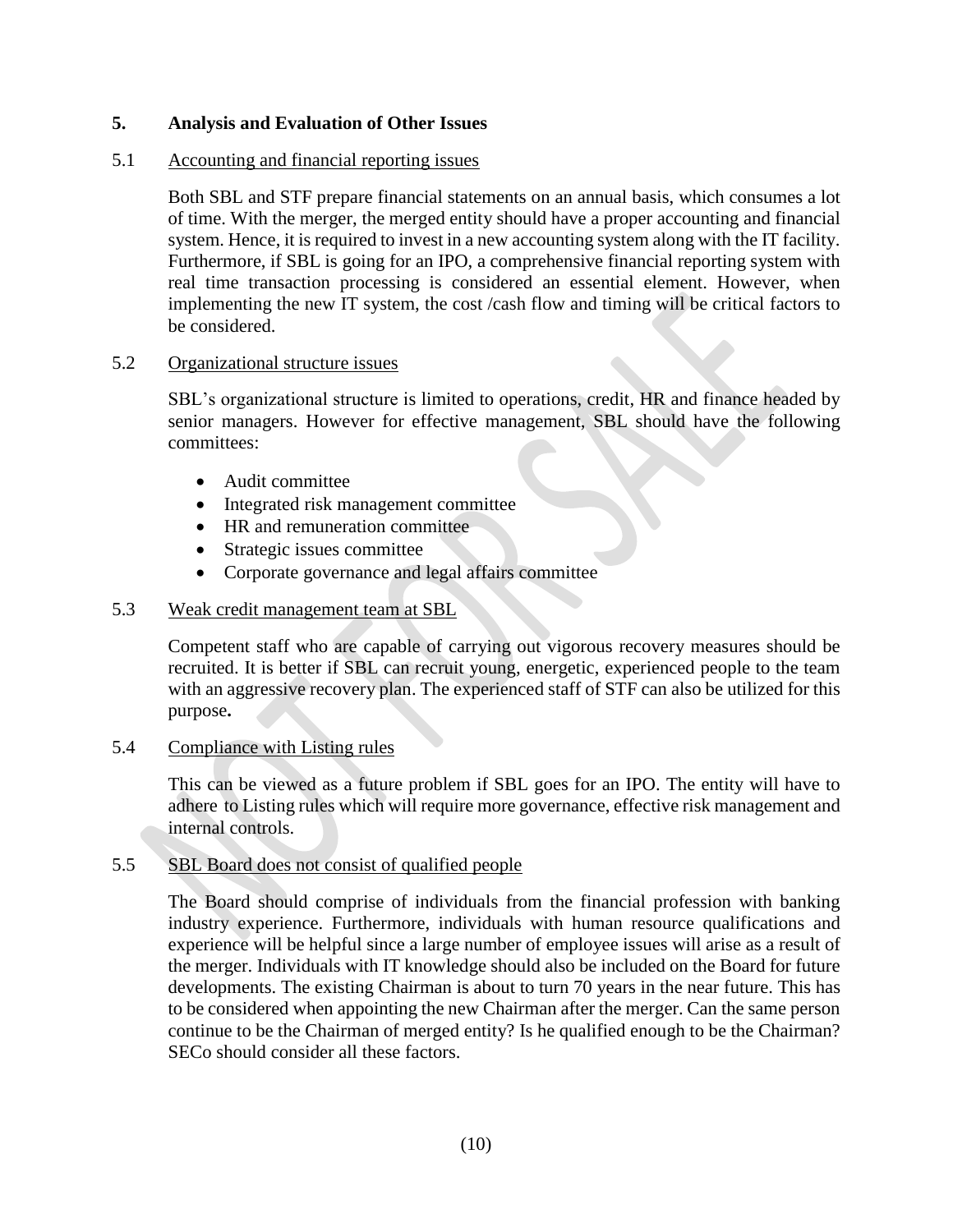#### 5.6 Brought forward tax losses of MSDB

It is noted that SBL has filed income tax returns after claiming the maximum possible tax losses of MSDB. However, as per the Inland Revenue Act of Serendib, it is evident that no loss can be deducted when there is a change of ownership. SBL and MSDB are considered to be two separate legal entities. There will be a possibility of receiving an assessment notice from the Inland Revenue Department (IRD). Proper provisions should be made in the accounts to overcome the issue. However, considering the benefit to the depositors as a result of the MSDB project by SBL to maintain the confidence of the general public on banks, the claiming of brought forward tax losses can be further negotiated with the relevant authorities (both the IRD and the Treasury). If the negotiation turns out to be positive with the merger process, relevant gazette notification can be passed including all the exemptions.

#### 5.7 VAT on financial services not paid by MSDB

An assessment has been received by SBL on the VAT on financial services (FS) of MSBD. As per the Inland Revenue Act, a specified institution should pay VAT on financial services. A valid appeal should be made explaining the reason for non-payment of VAT on FS. The appeal can include an explanation such as – "Recovery of MSDB past due loans and advances cannot be considered to be a provision of financial services". A valid appeal signed by the general manager of SBL has to be forward to the IRD within the stipulated time.

Furthermore, a provision should be made in the books of accounts of SBL.

In the future, once the merger takes place, SBL can look for an exception from the Act since the merger is with a trust fund. However, this may not be possible with the regulatory requirements.

#### 5.8 Witholding Tax (WHT) on interest payable

As per the Inland Revenue Act, SBL will face the said issue on savings deposits from customers. SBL has to deduct the specified rate of WHT from qualified deposits and forward it to the IRD. Proper accounting systems should be available to adhere to the regulatory requirements. If SBL has not yet deducted WHT from deposits, this will create further burden to SBL due to non compliance.

STF will also face the same issue once they start deposit collection from the customers.

#### 5.9 Legal status of the new entity

Since it has been decided to implement the merger option, its legal form should be verified with the relevant legal authorities. Until then, the new venture can be considered to be a continuation of SBL.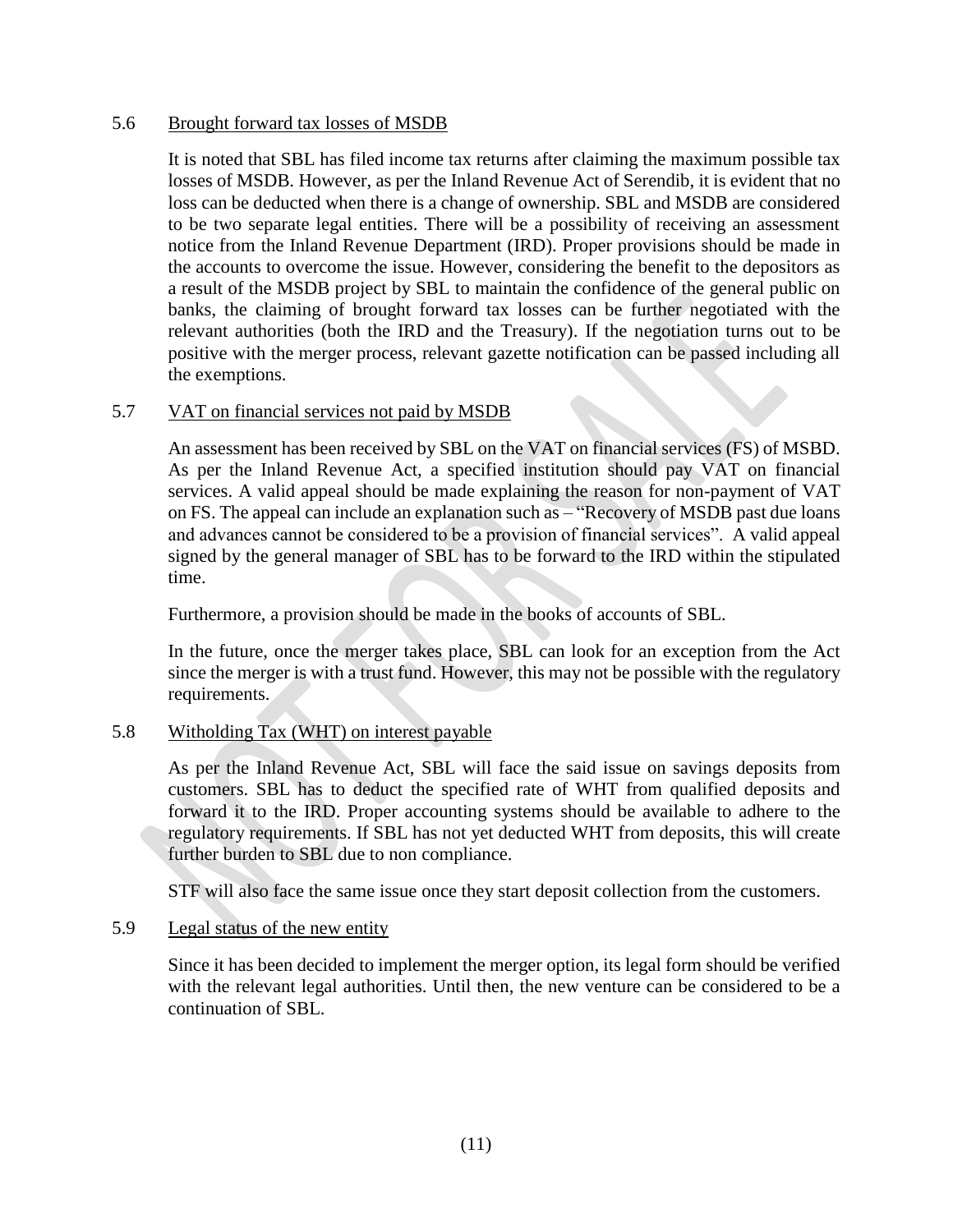#### 5.10 Repayment of MSDB depositors

Since the new entity is considered to be a continuation of SBL, a repayment scheme formulated by FBS should be processed according to the plan. MSDB depositors should be given an assurance notice indicating that all liabilities will be paid in the specified time period (i.e. by 31 December 2016). A press conference can be arranged to inform the depositors about the plan.

#### **6 Conclusion and Recommendations**

Based on the evaluation and analysis carried out on the options forwarded by SECo, the first priority has already been granted to merge with STF. The capital adequacy deficit should be met initially by restructuring the exisiting balance sheet and with the merger of STF. Further fund requirement from government Treasury can be requested as the second priority. Considering other factors, it is recommended that SBL should go for an IPO after the other two proposals are carried out. The timing of the IPO should be decided carefully after satisfying the minimum capital requirement.

The merged entity should continue as a bank under the SBL name, and SBL should focus more on the micro finance sector to get synergetic advantages from the merger.

This will help both SBL and STF to grow as one entity in the future, specially in the micro finance sector, which will ultimately ensure sustainability of the merged entity.